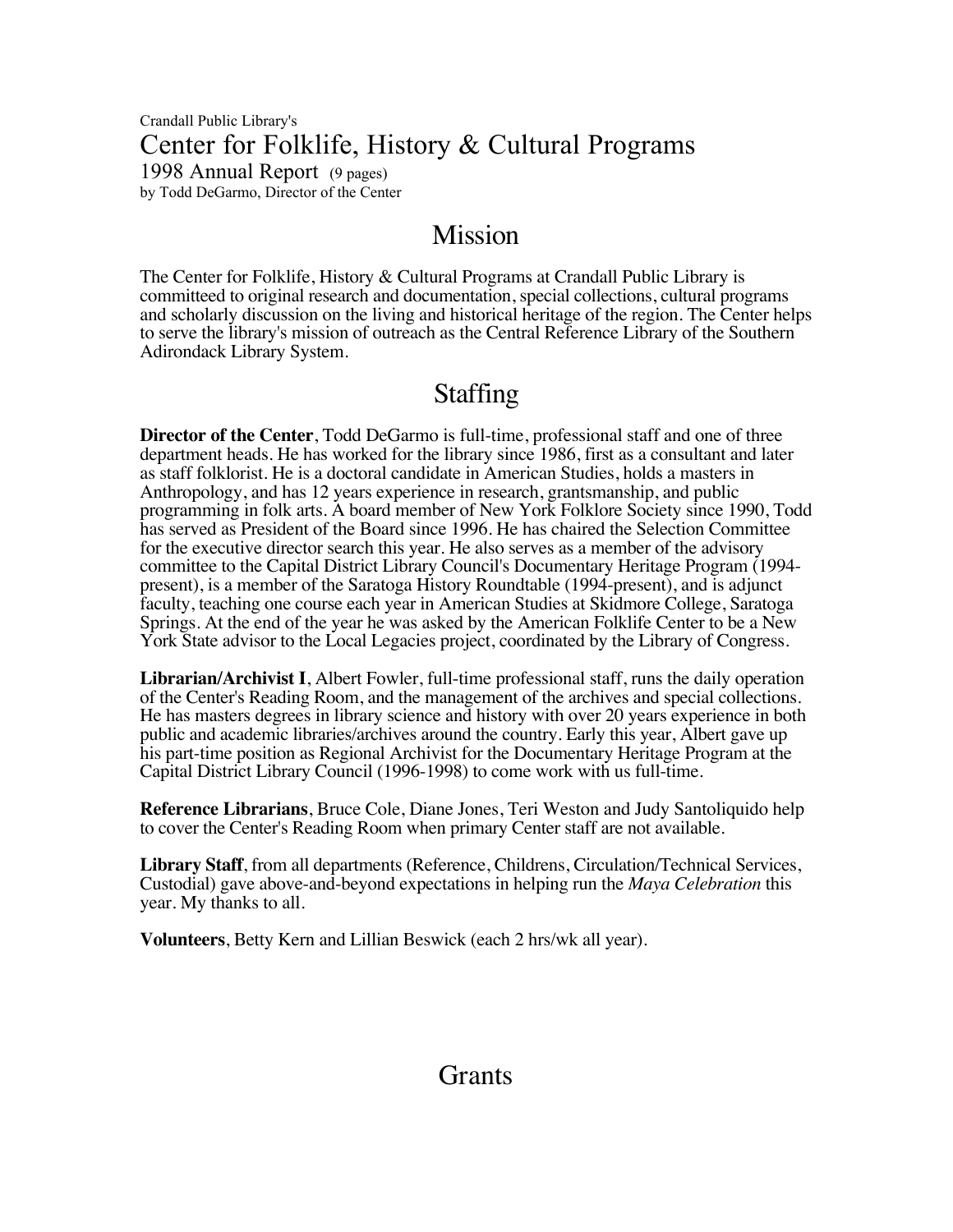This past year we received funding for our programs from the New York State Council on the Arts–Folk Arts Program (\$28,000), the New York State Council for the Humanities-Local Affiliate Grant (\$6000), and the Friends of Crandall Public Library (\$3000), the Washington County Youth Bureau via the Southern Adirondack Library System (\$1700).

## Original Research & Documentation

Special programs like *Maya Celebration* and *Barns* generate fieldwork (slides, audio tapes, notes, objects and other materials) and program files (interpretative flyers, exhibition text, videos, and other materials) that become a permanent part of the Library's Archives and Special Collections.

## Public Programs

### **Maya Celebration**

April to June 1998 Not counting exhibitions, 1322 patrons participated. We produced 4 posters and a resource guide, *Maya Celebration*.

### • **Exhibitions:**

Maya Textile Tradition April 1 to June 30, Folklife Gallery, CPL. Exhibition by ethnographic photographer, Jeffrey Jay Foxx, including textiles and other materials from Mayan Hands, Maya Works, du Flon Collection, International Mayan League. (CPL Door Count: April=23,709, May=21,693, June=22,272) (Center Door Count: April=215, May=147, June=193)

Granddaughters of Corn: Portraits of Guatemala Women May 9 to 29, 1998, Upstairs Gallery, CPL Exhibition of photographs by Marilyn Anderson and text by Jonathan Garlock, and a display by the Glens Falls Medical Mission to Guatemala. (CPL Door Count: May=21,693)

### **• Workshops:**

Maya Treasure Hunt **(1 program, 4 sessions, 2 presenters, 80 participants)** April 30, Folklife Center and Gallery, CPL Warrensburg 4th Graders, 10-12 noon (4 half-hour sessions)

Dances of the People

**(2 artists, 1 program, 10 sessions, 3 days, 210 participants)** Maya stories through costumes and dance led by Carmen and Ed Contento. May 12-14, Brown Room, CPL.

| Tuesday, May 12,  |                        |                 |  |
|-------------------|------------------------|-----------------|--|
| $7 \text{ pm}$    | Public                 | 40 participants |  |
| Wednesday, May 13 |                        |                 |  |
| 9:15              | St. Mary's Pre-School  | 15 participants |  |
| 10                | Public                 | 42 participants |  |
| 10:45             | Apple A Day Pre-School | 13 participants |  |
| 1:15              | St Mary's Pre-School   | 13 participants |  |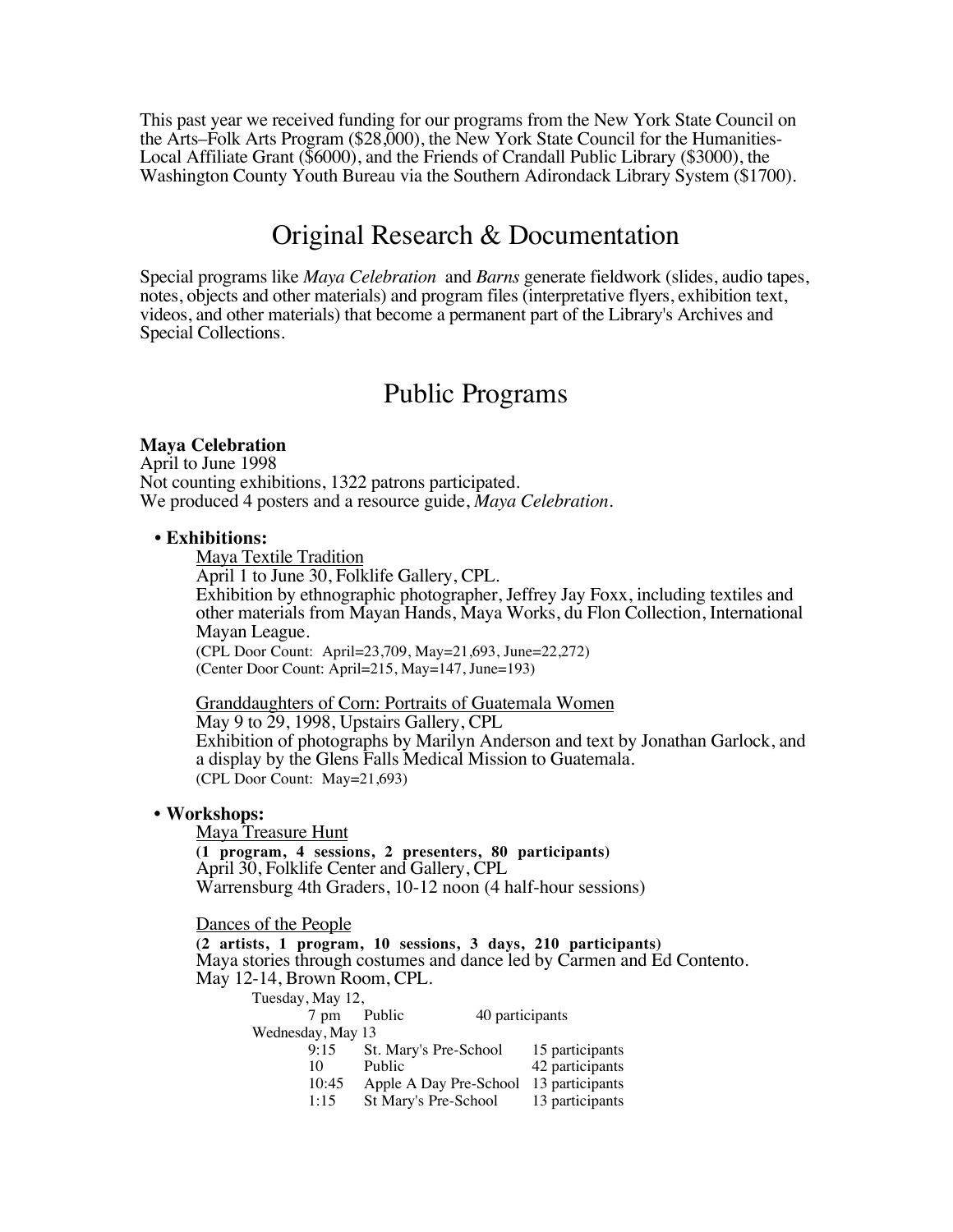Thursday, May 14

| 9:15  | <b>Christ Church Nursery</b> | 17 participants |  |
|-------|------------------------------|-----------------|--|
| 10:15 | <b>First Baptist</b>         | 11 participants |  |
| 11    | <b>Bluebird's Nest</b>       | 19 participants |  |
|       | SGF U.Methodist              | 19 participants |  |
| 1:30  | Warren Co Head Start         | 21 participants |  |

#### **• Meeting:**

Glens Falls Medical Mission to Guatemala **(1 meeting, 50 participants)** Meeting hosted by Christine McDonald. Monday, May 11, Folklife Center, CPL.

#### **• Weekend Celebration:**

Maya Reception & Concert

**(13 artists, 1 program, 254 participants/door count)**

### Friday May 15, 1998 7 to 10 pm at Crandall Public Library

Performance:

- Grupo Cultural Uk'ux Pop Wuj (traditional dance of Guatemala)
- Marimba Maya Quetzal (marimba band)

Keynote speaker:

• Elena Ixcot, International Mayan League

Exhibitions

• Granddaughters of Corn, upstairs Gallery

• Maya Textile Tradition, Folklife Gallery

Marketplace:

CPL posters, books

• textiles and other items by Maya artistans sold by Mayan Hands &

#### MayaWorks

Refreshments:

• El Mariachi Mexican Restaurant, Albany, NY

```
Maya Festival
```
Saturday, May 16, 9 am to 5 pm

a. City Park activities:

#### **(274 participants)**

Live Music and Dance

• Marimba Maya Quetzal (marimba band)

• Grupo Cultural Uk'ux Pop Wuj (dance from Guatemala)

Kids Workshops

• by Dances of the People with Maya Costumes & Dance Craft Demonstration

• Maya Weaver, Juanita Velasco backstrap loom weaving demonstrations

Marketplace

• textiles and other useful items by Maya artisans sold by Mayan Hands and Maya Works

Exhibitions

• Granddaughters of Corn in upstairs Gallery

• Maya Textile Tradition in Folklife Gallery

b. Roundtable Discussion in CPL Auditorium at 1 pm

#### **(48 participants)**

Jeff Foxx, photographer, Maya Textile Tradition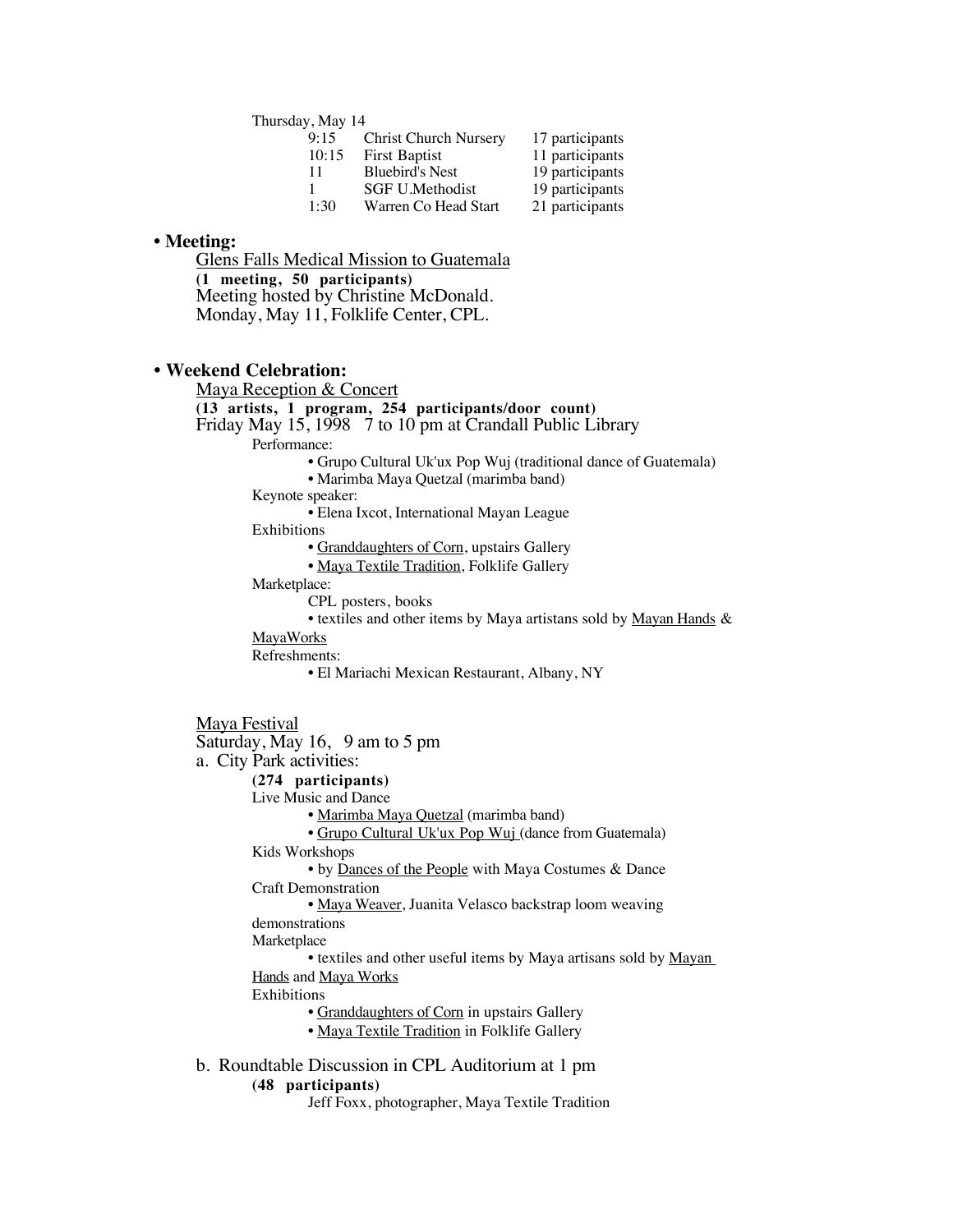Marilyn Anderson, photographer, Granddaughters of Corn Branda Rosenbaum, Mayan Hands Patricia Krause, Maya Works Jan Hanvik, PAMAR

c. Film Screening/*Men with Guns* in CPL Auditorium @ 3:30 pm **(45 participants)**

#### **• Folk Artist-in-Residence**

Elena Ixcot, Maya Weaver

**(1 artist, 12 sessions in 5 days at 4 sites, 361 participants)** June 1-5, 1998

Following the format of our Growing Up in the North Country, a continuing children's workshop series where local people share their own traditions in narrative/demonstration and participatory formats. Publicity included press releases, articles in several area papers, 3 different interpretative flyers bulk mailed to targeted audience; sessions are usually videotaped.

Monday, June 1

Sanford Street 3rd Graders, Glens Falls, Warren County (80 participants) 9:30-10:30 am 1 hour with Elena in Folklife Center 10:30-11:30 am 1 hour with stories in CPL Auditorium Public Demonstration in Folklife Gallery, CPL, 1 to 4 pm (20 participants)

Tuesday, June 2

Public Demonstration (+Albany students & homeschoolers) (25 participants) in Folklife Center, CPL, 10 am to noon

Wednesday, June 3

Salem Junior-Senior High School Spanish Classes (108 participants) Host high school language teacher: Kristin Narkiewicz Salem/Bancroft Librarian participant: Julie Brown  $18$  students + 3 adults 9:35 to  $11:05$  am 36 students  $+ 5$  adults (in Spanish)<br>11:35-12:58 20 students  $+ 2$  adults  $20$  students + 2 adults 1:01-2:25 pm  $20$  students + 4 adults (in Spanish)

Thursday, June 4

Greenwich 6th Grade Girls at Easton Library, Washington County (28 participants) Easton Librarian participant: Helen Brownell Greenwich 6th Grade Teacher: Sharon Kruger Noon - 2 pm: 20 girls + 3 teachers + 5 adults from the community Pember Library, Granville, Washington County (15 participants) Library Staff participant: Ardice Bresett

7 to 8:30 pm

Friday, June 5

Tanglewood 3rd Graders, South Glens Falls, Saratoga County at Crandall Public Library SGF 3rd Grade Teacher contact: Linda Faden 75 students + 10 adults (85 participants)<br>10-10:30 am 1 hour with Elena Ixcot in Folklife 10-10:30 am 1 hour with Elena Ixcot in Folklife Center<br>10:30-11 am 1/2 hour with Stories in Auditorium 10:30-11 am 1/2 hour with Stories in Auditorium<br>11-11:30 am 1/2 hour with Internet in Brown Roo 1/2 hour with Internet in Brown Room 11:30-noon

**Ghosts & Monsters: Tales Told in Upstate New York (3 programs, 4 artists, 408 participants)** October 1999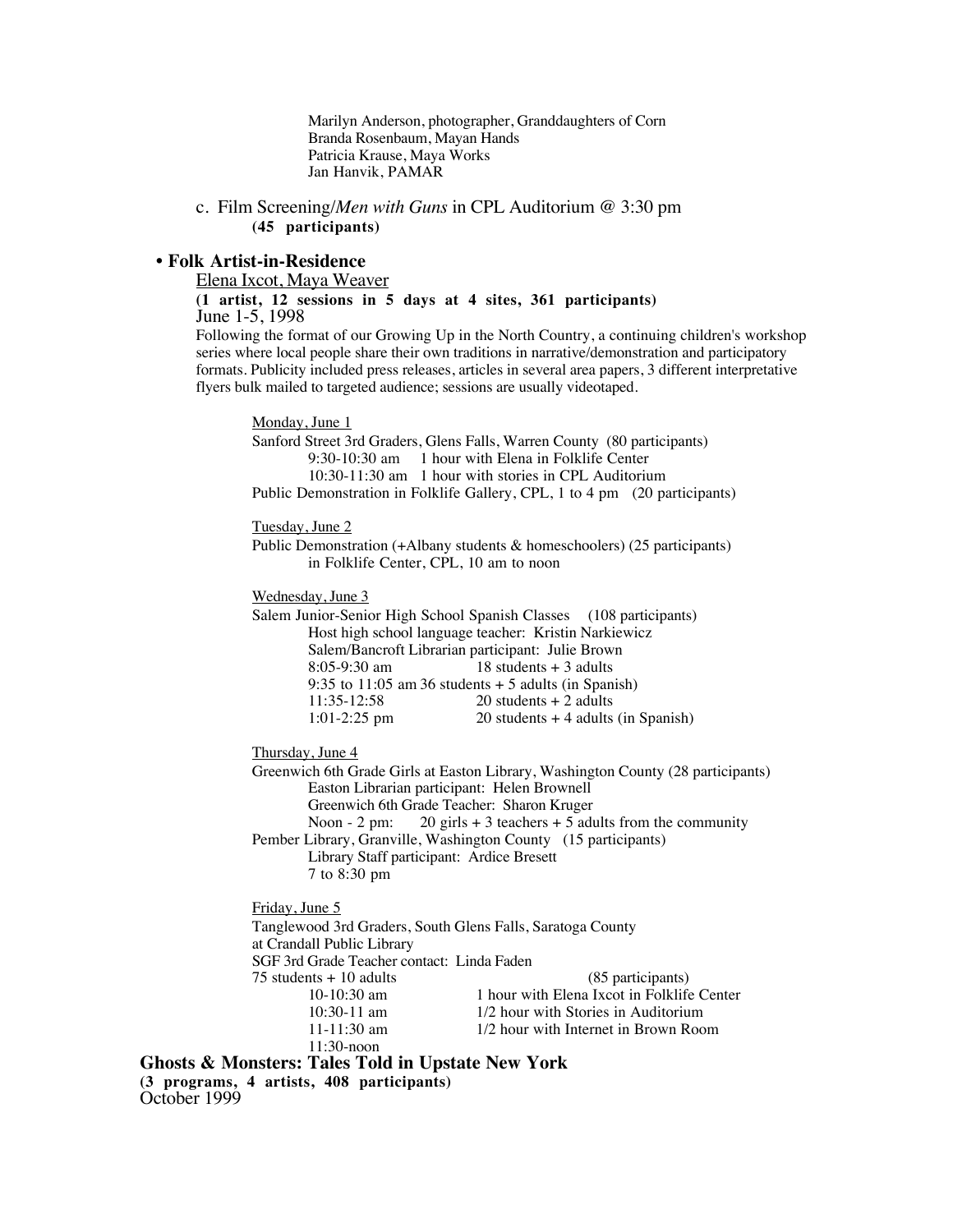Folklife Music, Storytelling & Dance, public performance series, with focus on storytelling, book signings and reception:

Dark Side of the Moon with Jeannine Laverty Wednesday, October 7, 7 pm in CPL Auditorium, 112 participants

 Ghosts in Our Midst with Helen Cackener Wednesday, October 14, 7 pm in CPL Auditorium, 128 participants

When the Chenoo Howls with James & Joseph Bruchac Wednesday, October 21, 7 pm in CPL Auditorium, 168 participants

Publicity included press releases to monthly newsletters, weekly/daily newspapers, radio/television; bookmarks with bibliography placed in library; flyer bulkmailed to individuals, media, schools, libraries, professionals; ad purchased in FolkTimes. Note that CPL Auditorium holds 115 chairs in a tight arrangement. The removal of the spotlights for the 35 mm film was problematic and was asked to be corrected. Microphone/sound reinforcement was used in the first 2 sessions. DeGarmo videotaped all 3 sessions for the Folklife Archives. Jeannine & Helen noted receiving multiple calls (5-6 each) for future engagements because of our flyer mailing. 27 individuals requested being added to Folklife Mailing List.

#### **Family Folklore Writing Workshops for Kids**

#### **(1 program, 1 presenter, 8 sessions, 20 participants)** July 1999

Fourth-sixtth graders were taught to collect and write their own family stories. Two groups meeting for 4 sessions each in the Folklife Center were led by consultant Nora Nellis. Collections were placed on display.

Session A: Mondays, 11 am to noon, July 6, 13, 20  $& 27$ Session B: Tuesdays, 11 am to noon, July 7, 14, 21 & 28

#### **Exhibitions**

Besides Maya Textile Tradition and Granddaughters of Corn (see *Maya Celebration* above), the Folklife Center presented several displays at the Libra above), the Folklife Center presented several displays at the Library and one travelling exhibit to 2 sites:

Folk Art from the Trees – developed by the Folklife Center to showcase various folk artists and their work, containing objects, photographs, biographical information.

Peaveys, Pike Poles, and Pickaroons – subtitled, *Moving Logs from Stump to Mill in the Adirondacks*, a travelling display of photographs and Adirondack folk music lyrics developed in cooperation with officials from the Warrensburg office of Department of Environmental Conservation; sites travelled:

- Family Forest Fair, Greenwich (June)
- Warren County Historical Society for display at the Warren

County Youth Fair, Warrensburg (August)

An Ongoing Voyage, developed by Library of Congress - early contact between Americas & Europe.

Fine Art: rehang paintings, prints and photographs from the Special Collections in various locations around around the Library; investigate security options.

"Folklife Cubes" around the Library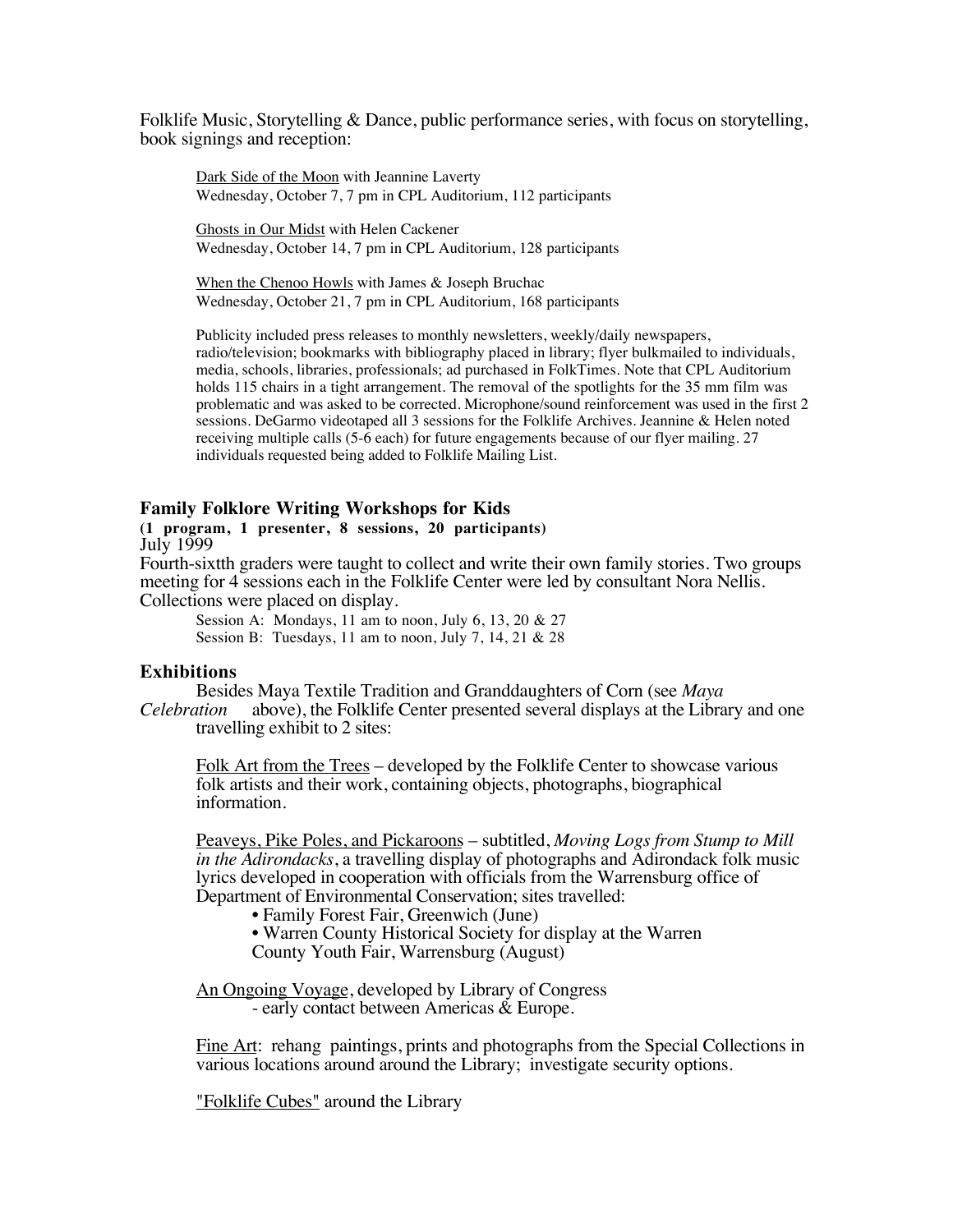IACA/Africa Hand-tied Fishing Flies & Taxidermed Salmon Maya Dolls Pysanky & Easter Basket by Marge Prehoda

## **Folklorist Presentations**

Guest on local TV 8 to showcase the work of the Folklife Center, December. Oral History Workshop for Thurman Historical Society at Athol Town Hall, June 6, 12 participants.

"Making Memories: Folk Art of Upstate New York" for the Chapman Museum's exhibition, *Live Right and Be Friendly: The Saga of Broncho Charlie Miller*, March 21, 10 participants.

## **Folklore and the Internet**

Originally offered as a Folk Arts Forum cosponsored by New York Folklore Society in October 1997, this presentation developed by Mark Roberts and Todd DeGarmo will travel to the American Library Association meeting in New Orleans, June 1999.

# Special Projects

## **Barns in the Landscape**

• Meeting of the *New York State Barn Coelition*, Cooperstown, Dec 16.

• Presenter, "Washington County Barn Survey Project", and chair of the session, *Collaborations across Disciplines*, at New York State Folk Arts Roundtable, Syracuse, May 6.

• Presenter, "Barn Survey for Washington County" Hebron Preservation Society, West Hebron, NY, April 16, 30 participants

• Gathering examples of barn surveys (eg Rochester Museum, Ulster County)

• Meeting witrh NYS Historic Preservation Field Services Bureau, Peebles Island.

## **Warren County Tourism: Amusements, Dude Ranches, & Summer Camps**

Publication pending on this project funded Documentary Heritage Program to survey and inventory records of local tourism businesses; co-authored by Ellen McHale, Albert Fowler and Todd DeGarmo.

## **Indian Camps & Upstate Tourism**

Curriculum kit pending, funded by the State Archives and Records Administration, based on local research by Todd DeGarmo with help of an advisory group including Mary Zwolinsky, Nancy Scheemaker, and area teachers.

## **Travels Along the Hudson**

Asked to participate in a New York Public Library project to develop a virtual exhibition on the Internet; attended strategy meetings and hosted researcher to our special collections; waiting word on funding.

# Archives & Special Collections

Holden Reference Collection: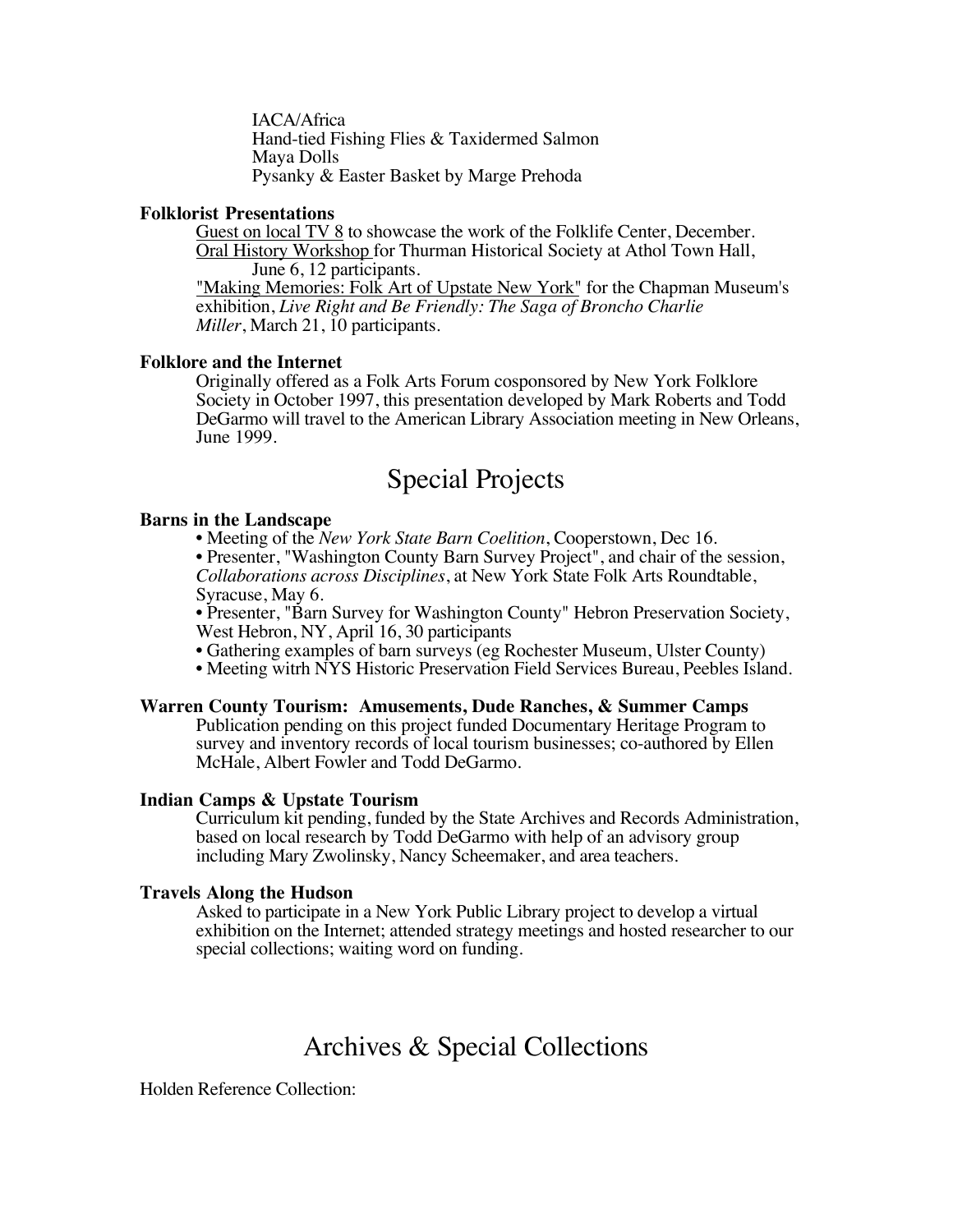\$4500 was spent from the Library's book budget on 181 new titles, and an additional 607 donated titles were added, in the subjects of local and regional history, folk arts and folklife studies, genealogy. were processed & added.

Use:

The Reading Room increased hours in February from 15 hours to 22 hours per week (6 days a week). We had 2535 users (an increase of 11.7% from 1997), asking 2639 reference questions, using 4872 items and making 5900 photocopies.

Loans from the special collections were provided to the Chapman Museum for their exhibitions.

Tours of the Center were given to representatives of TAUNY, Clinton County Historical Society, NY Historical Association,

Arrangement & Description projects:

Volunteers Betty Kearn and Lillian Beswick helped arrange describe many collections this year: Richard Dean photographs, Glens Falls Rotary Club Records, Records of the de Blasiis Chamber Music Series, verticle files, serials, Folklife Collections, Fine Arts, Microfilm, Records of Empire Theatre, and Sanborn Fire Insurance Maps. We have also begun to use the web page to post finding aids to the special collections.

#### Other:

Added a new exhibit case in the Children's Brown Room, a new storage cabinet in the Archives Storage Room, and reorganized collections (maps, serials, some books) in Reading Room.

## Other Projects

#### **Civil War Soldiers**:

**Austin W. Holden & 22d Regiment of NY Volunteers**

**(2 professionals, 1 program with 3 sessions, 80 students & 6 adults)** Thursday, October 15, 1998

9 am - noon, in the Folklife Center

This program was developed and led by archivist Albert Fowler and director of the Center Todd DeGarmo. Lake George 8th graders worked in teams of 3 and 4 for a total of approx. 27 for each of 3 sessions. The student teams followed an "archival treasure hunt", answering questions using various archival evidence at 8 different stations.

#### **Genealogy on the Internet**

**(1 program, 2 professionals, 75 participants)**

Developed and presented by technology librarian Mark Roberts and Center archivist Albert Fowler for the beginner on Saturday, October 17, 1998, 9 am - noon, CPL Auditorium.

Publicity included a flyer for handout and posting in library, and a press release for targeted mailing to media and professionals. Handouts were provided to the participants, and comment sheets returned.

#### **Guide to Genealogy Reference**

November 3 & 19 classes and written guide.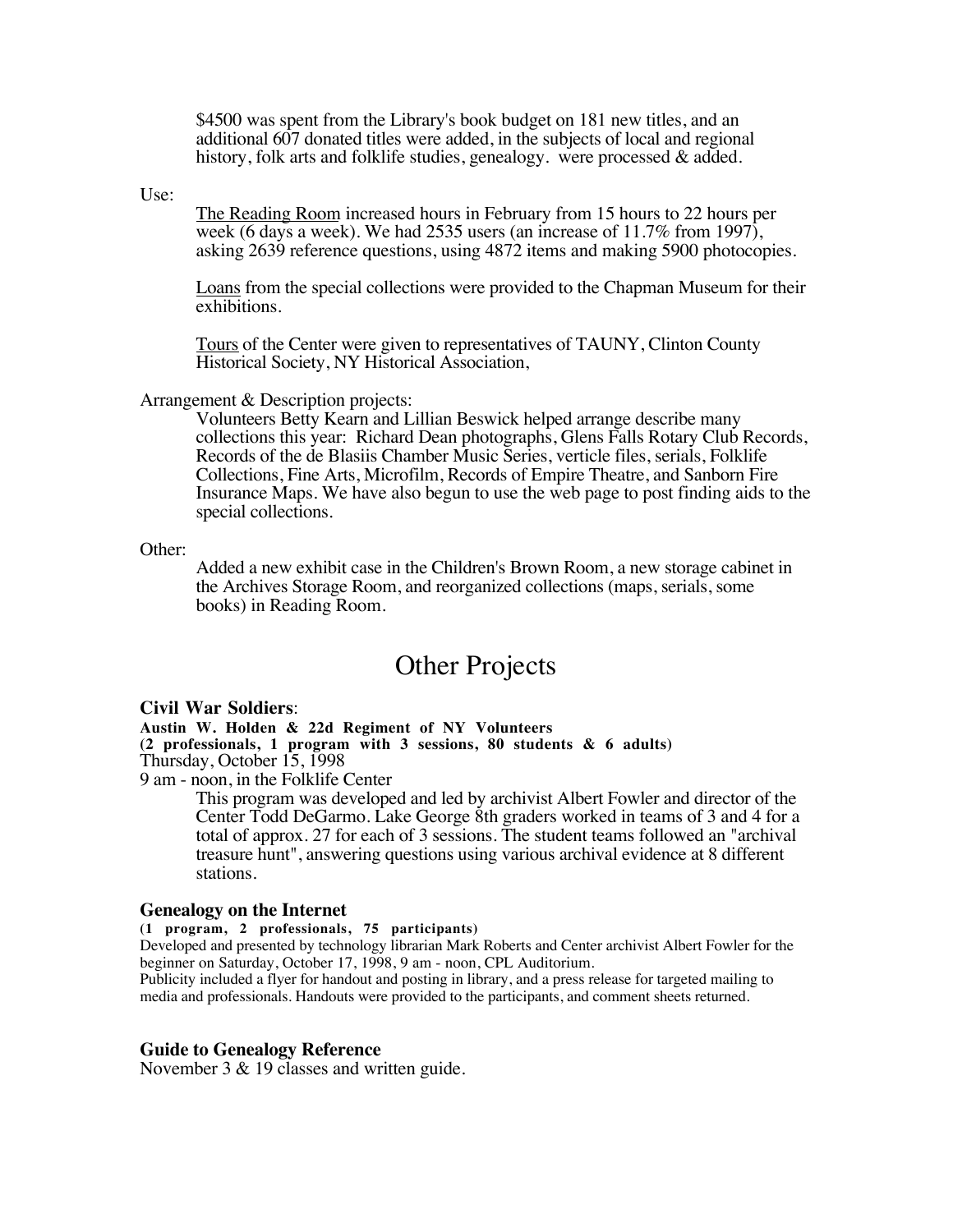Written and developed by Albert Fowler to offer guidance to the Reference Librarians who cover the Folklife Center Reading Room when primary staff are not available.

## **Presentations by Archivist**

• Alexandra deGrandpre's genealogy class for Academy of Learning in Retirement , Nov 2, 12 participants.

• *Genealogy on the Internet*, Ticonderoga Historical Society, Oct 27.

• Guest speaker at Teaching Using Historical Records workshop, hosted by Fulton County Historian at Fulton-Montgomery Community College, Sept 16, 100 participants.

• South Glens Falls Girl Scouts, book preservation, Aug 20, 8 participants

# **Publicity**

Besides the wonderful publicity we receive for our programs, the Folklife Center was featured in several publications this year:

- Beyond Four Walls (guide to educational programs),
- BOCES Arts in Education Resource Book,
- Northern Forest Cultural Resource Guide,
- Mid-Atlantic Arts Foundation Annotated Guide of Folk Arts Organizations,
- ArtWORKS for Young People: A Report on the Dialogue (based on a conference on arts programming in 1990s)
- Various links to our library web page.

## Additional Professional Activities

Participation (DeGarmo)

• attendee, SALS meeting about new online catalog system, Sept 30.

• student at an internet workshop: Introduction to Internet HTML, CDLC, Albany,Sept 28.

• attendee, SARA meeting about archival and preservation grants, Warren County, Sept 15.

• attendee, 1998 Fall Conference, New York Folklore Society, at Hallockville Museum and Folklife Center, September.

• library representative, annual meeting and dinner of the Southern Adirondack Library System, Queensbury Hotel, Glens Falls, May 18.

• guest host, Folk Arts Forum for professional public sector folklorists, New York Folklore Society, June 17.

Participation (Fowler):

• opening for *Lasting Roots* exhibit at Chapman Historical Museum, December.

- Capital Region Archives Dinner, Oct 13.
- student at genealogy workshop by Dr. Arlene Eakle, Saratoga Springs, Sept 30.
- student at internet training for SALS librarians, Saratoga Springs, Sept 15.

• attendee, Mid-Atlantic Regional Archives Conference (MARAC), Saratoga Springs, May 7-8.